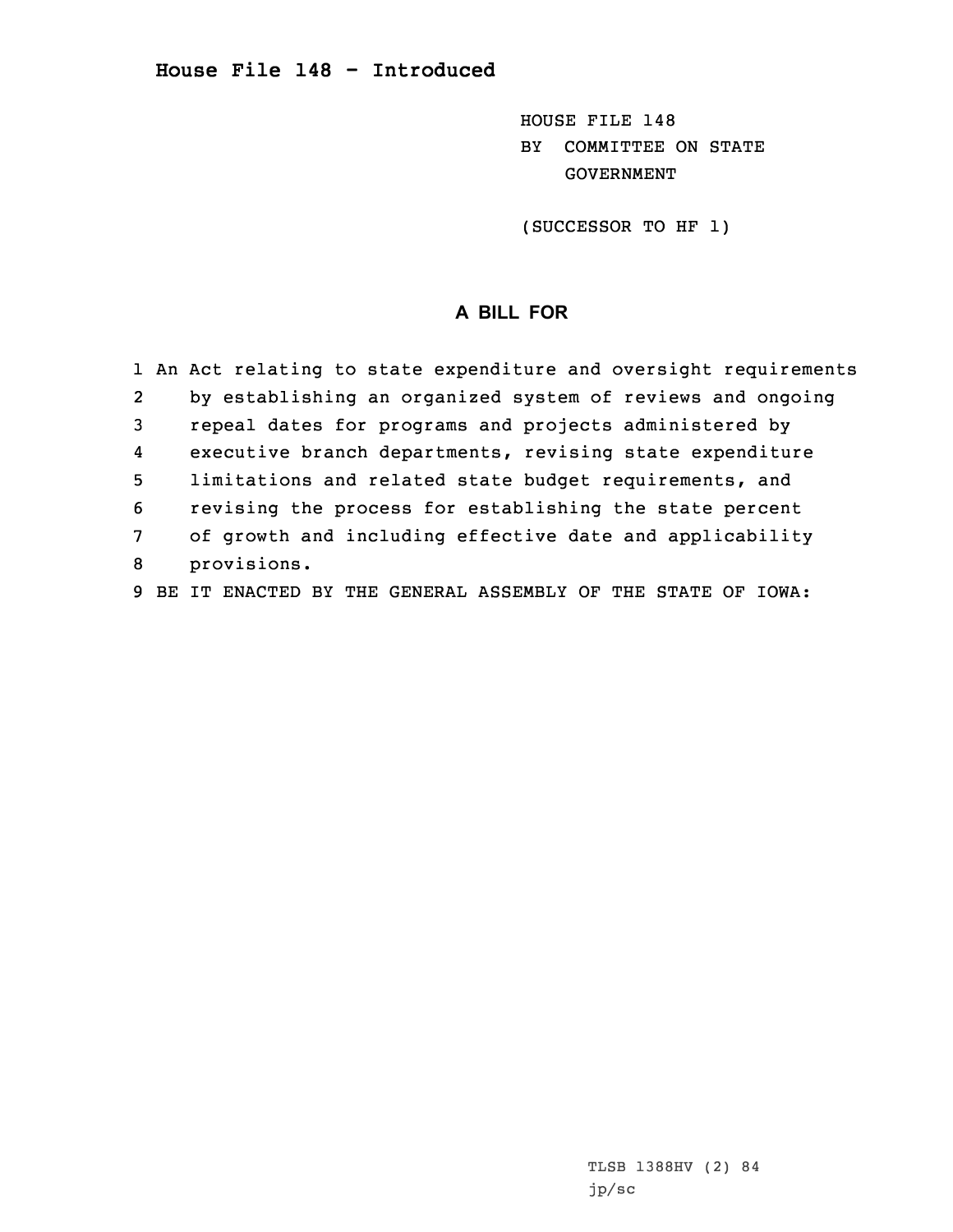1 DIVISION I 2 PROGRAM REVIEW Section 1. NEW SECTION. **8.71 Ongoing program review —— repeal dates.** 1. The general assembly finds that <sup>a</sup> regular review of the programs and projects administered by state government is necessary to determine whether each program and project is effectively and efficiently meeting the needs for which created and whether the needs remain applicable. The general assembly further finds that <sup>a</sup> regular, systematic review process can identify the programs and projects that are no longer relevant or functioning at <sup>a</sup> desirable level and can eliminate or reorganize those programs and projects so that state resources can be used most effectively or diverted to other priorities. 2. The committees on state government of the senate and house of representatives shall propose legislation for consideration by the Eighty-fourth General Assembly, 2012 Session, providing <sup>a</sup> staggered schedule for establishing an automatic repeal date for each program or project administered by <sup>a</sup> department of state government over the succeeding five-year period. The committees on state government shall consult with the office of the governor and the department of management in formulating the staggered schedule and the office and department shall cooperate in providing necessary information requested by either committee. The repeal date provisions shall be implemented in <sup>a</sup> manner so that any program or project that is reauthorized by law is again subject to automatic repeal five years after reauthorization. DIVISION II STATE EXPENDITURE LIMITATIONS Sec. 2. Section 8.22A, Code 2011, is amended to read as 32 follows: **8.22A Revenue estimating conference.** 1. The state revenue estimating conference is created consisting of the governor or the governor's designee, the

-1-

LSB 1388HV (2) 84 jp/sc  $1/17$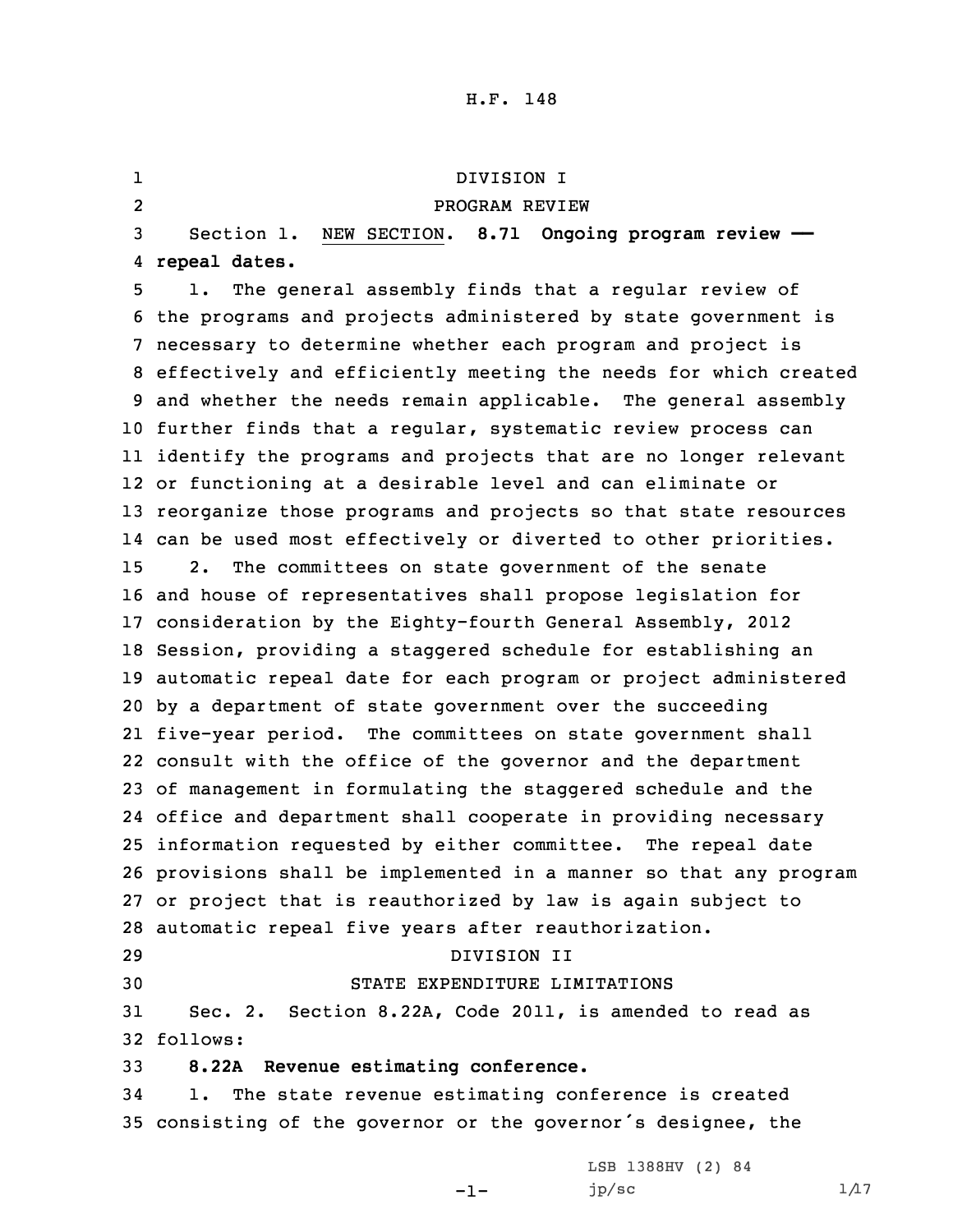director of the legislative services agency or the director's designee, and <sup>a</sup> third member agreed to by the other two. 2. The conference shall meet as often as deemed necessary, but shall meet at least quarterly. The conference may use sources of information deemed appropriate. At each meeting, the conference shall agree to estimates for the current and the next two succeeding fiscal years for the general fund of the state, lottery revenues to be available for disbursement, and from gambling revenues and from interest earned on the cash reserve fund and the economic emergency fund to be deposited in the rebuild Iowa infrastructure fund.

123. By For purposes of the state general fund expenditure limitation and other expenditure limitations under section 8.54, by December 15 of each fiscal year the conference 15 shall agree to a revenue estimate revenue estimates for the amounts of moneys subject to an expenditure limitation under section 8.54 for the fiscal year beginning the following July 18 1. That The estimate amounts shall be used by the governor in the preparation of the budget message under section 8.22 and by the general assembly in the budget process. If the conference agrees to <sup>a</sup> different estimate at <sup>a</sup> later meeting which projects <sup>a</sup> greater amount of revenue than the initial estimate amount agreed to by December 15, the governor and the general assembly shall continue to use the initial estimate amount in the budget process for that fiscal year. However, if the conference agrees to <sup>a</sup> different estimate at <sup>a</sup> later meeting which projects <sup>a</sup> lesser amount of revenue than the initial estimate amount, the governor and the general assembly shall use the lesser amount in the budget process for that fiscal year. As used in this subsection, *"later meeting"* means only those later meetings which are held prior to the conclusion of the regular session of the general assembly and, if the general assembly holds an extraordinary session prior to the commencement of the fiscal year to which the estimate applies, those later meetings which are held before or during

 $-2-$ 

LSB 1388HV (2) 84 jp/sc  $2/17$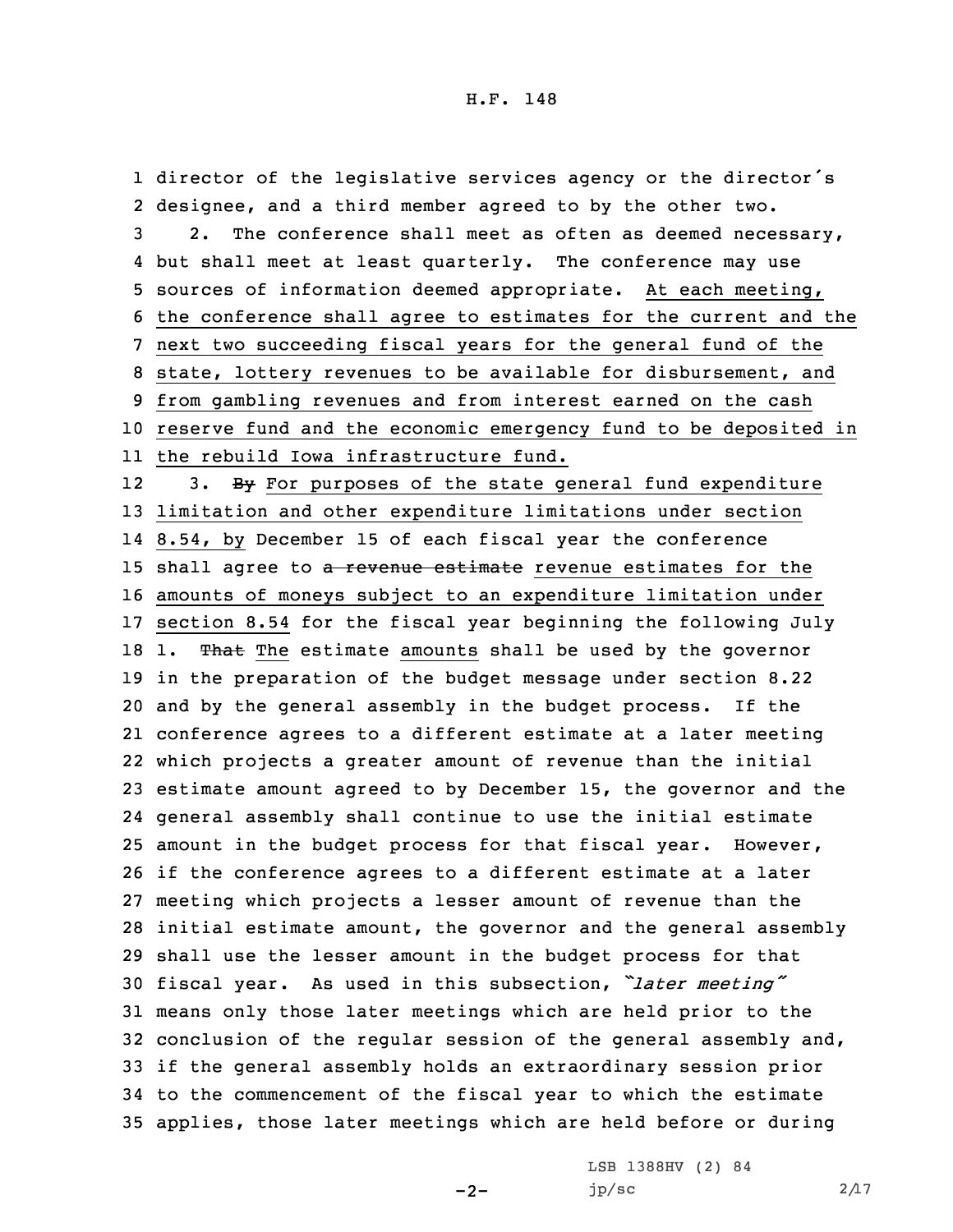1 the extraordinary session.

2 4. At the meeting in which the conference agrees to the revenue estimate for the general fund of the state for the following fiscal year in accordance with the provisions of subsection 3, the conference shall agree to an estimate for tax refunds payable from that estimated revenue. The estimates required by this subsection shall be used in determining the adjusted revenue estimate under section 8.54. The conference shall also agree to the estimates required by this subsection for the current fiscal year and for the fiscal year subsequent to the following fiscal year.

12 5. At the meeting in which the conference agrees to the revenue estimate for the general fund of the state for the succeeding fiscal year in accordance with the provisions of subsection 3, the conference shall also agree to the following estimates which shall be used by the governor in preparation of the budget message under section 8.22 and the general assembly in the budget process for the succeeding fiscal year: *a.* The amount of lottery revenues that will be deposited in

20 the general fund for the following fiscal year to be available 21 <del>for disbursement</del> following the deductions made pursuant to 22 section 99G.39, subsection 1. This estimate shall be included <sup>23</sup> in the conference's estimate of general fund revenues and shall

24 be calculated as the sum of the following, divided by seven,

25 as agreed to by the conference:

<sup>26</sup> (1) The conference's estimate of the amount of lottery 27 revenues to be deposited in the general fund for the succeeding 28 fiscal year.

<sup>29</sup> (2) The conference's estimate of the amount of lottery 30 revenues to be deposited in the general fund for the current 31 fiscal year.

 (3) The actual amount of the lottery revenues deposited in the general fund for the five most recently completed fiscal years, adjusted for inflation through the close of the most recently completed fiscal year.

> LSB 1388HV (2) 84 jp/sc  $3/17$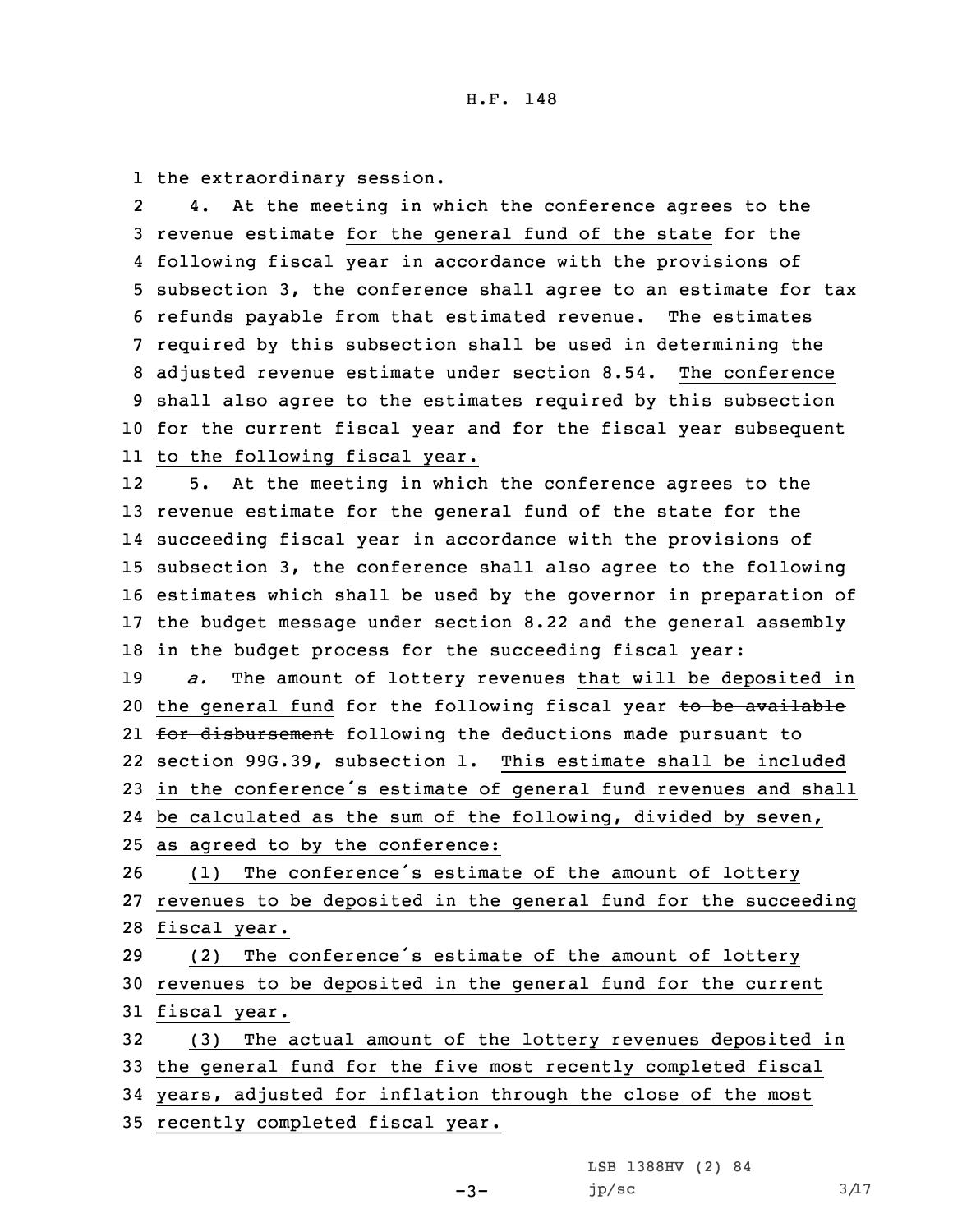1 *b.* The amount of revenue for the following fiscal year from gambling revenues and from interest earned on the cash reserve fund and the economic emergency fund to be deposited in the rebuild Iowa infrastructure fund under section 8.57, subsection 6, paragraph *"e"*.

 *c.* The amount of accruals of those revenues collected by or due from entities other than the state on or before June 30 of the fiscal year but not remitted to the state until after June 9 30.

10 *d.* The amount of accrued lottery revenues collected on or 11 before June 30 of the fiscal year but not transferred to the 12 general fund of the state until after June 30.

 The conference shall also agree to estimates of the items enumerated in paragraphs *"a"* through *"d"* for the current fiscal year and for the fiscal year subsequent to the following fiscal 16 year.

 6. At the meeting in which the conference agrees to the revenue estimates for the following fiscal year in accordance with subsection 3, the conference shall agree to the amount available in the cash reserve fund as of the close of the previous fiscal year that may be appropriated for nonrecurring emergency expenditures as provided in section 8.56, subsection 23 5.

24 Sec. 3. Section 8.39, Code 2011, is amended to read as 25 follows:

26 **8.39 Use of appropriations —— transfer.**

 1. Except as otherwise provided by law, an appropriation or any part of it shall not be used for any other purpose than that for which it was made. However, with the prior written consent and approval of the governor and the director of the department of management, the governing board or head of any state department, institution, or agency may, at any time during the fiscal year, make <sup>a</sup> whole or partial intradepartmental transfer of its unexpended appropriations for purposes within the scope of such department, institution, or agency. Such transfer

 $-4-$ 

LSB 1388HV (2) 84 jp/sc  $4/17$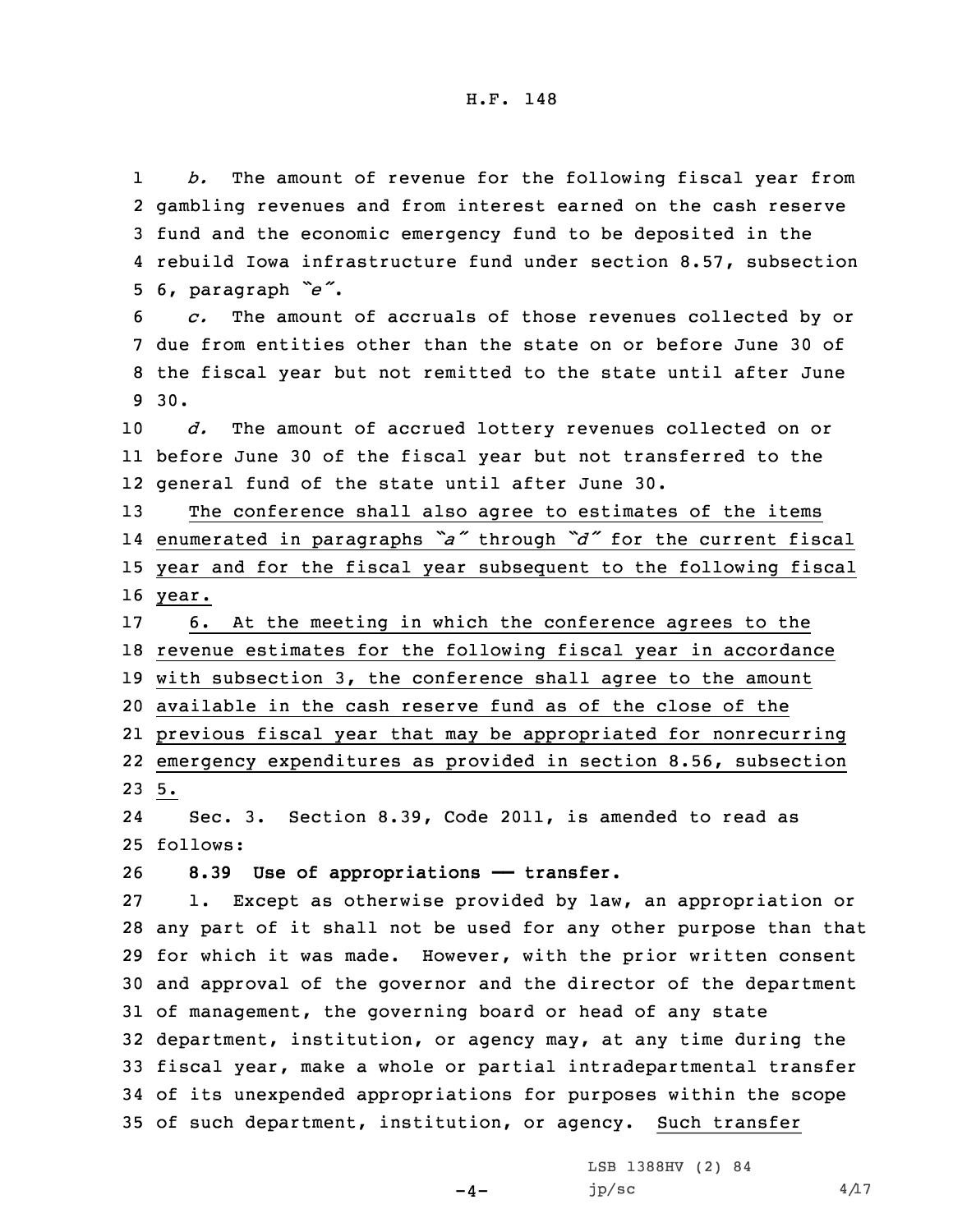shall be to an appropriation made from the same funding source and within the same fiscal year. The amount of <sup>a</sup> transfer made from an appropriation under this subsection shall be limited to not more than one-tenth of one percent of the total of all appropriations made from the funding source of the transferred appropriation for the fiscal year in which the transfer is 7 made.

 2. If the appropriation of <sup>a</sup> department, institution, or agency is insufficient to properly meet the legitimate expenses of the department, institution, or agency, the director, with the approval of the governor, may make an interdepartmental transfer from any other department, institution, or agency of 13 the state having an appropriation in excess of its needs, of sufficient funds to meet that deficiency. Such transfer shall be to an appropriation made from the same funding source and within the same fiscal year. The amount of <sup>a</sup> transfer made from an appropriation under this subsection shall be limited to not more than one-tenth of one percent of the total of all appropriations made from the funding source of the transferred appropriation for the fiscal year in which the transfer is made. An interdepartmental transfer to an appropriation which is not an entitlement appropriation is not authorized when the general assembly is in regular session and, in addition, the sum of interdepartmental transfers in <sup>a</sup> fiscal year to an appropriation which is not an entitlement appropriation shall not exceed fifty percent of the amount of the appropriation as enacted by the general assembly. For the purposes of this subsection, an entitlement appropriation is <sup>a</sup> line item appropriation to the state public defender for indigent defense or to the department of human services for foster care, state supplementary assistance, or medical assistance, or for the family investment program.

33 3. Prior to any transfer of funds pursuant to subsection 34 1 or 2 of this section or <sup>a</sup> transfer of an allocation from 35 <sup>a</sup> subunit of <sup>a</sup> department which statutorily has independent

 $-5-$ 

LSB 1388HV (2) 84 jp/sc  $5/17$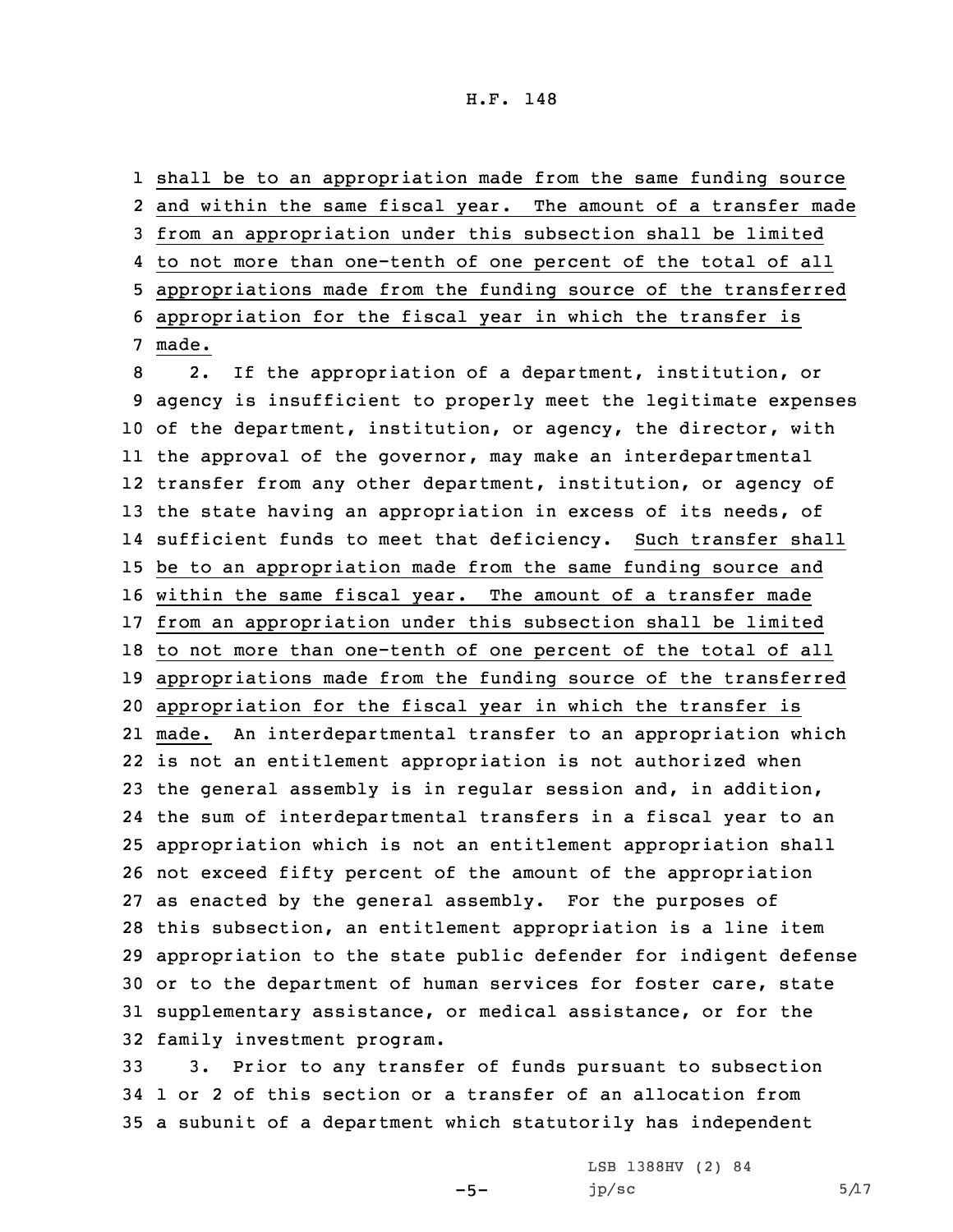budgeting authority, the director shall notify the chairpersons of the standing committees on budget of the senate and the house of representatives and the chairpersons of subcommittees of such committees of the proposed transfer. The notice from the director shall include information concerning the amount of the proposed transfer, the departments, institutions or agencies affected by the proposed transfer and the reasons for the proposed transfer. Chairpersons notified shall be given at least two weeks to review and comment on the proposed transfer before the transfer of funds is made.

11 4. Any transfer made under the provisions of this section shall be reported to the legislative fiscal committee on <sup>a</sup> monthly basis. The report shall cover each calendar month and shall be due the tenth day of the following month. The report shall contain the following: The amount of each transfer; the date of each transfer; the departments and funds affected; <sup>a</sup> brief explanation of the reason for the transfer; and such other information as may be required by the committee. <sup>A</sup> summary of all transfers made under the provisions of this section shall be included in the annual report of the legislative fiscal committee.

22 Sec. 4. Section 8.54, Code 2011, is amended to read as 23 follows:

24 **8.54 General fund expenditure limitation and other** 25 **expenditure limitations.**

26 1. For the purposes of section 8.22A, this section, and 27 sections 8.55 through 8.57:

 *a. "Adjusted revenue estimate"* means the appropriate revenue estimate for the general fund for the following fiscal year as determined by the revenue estimating conference under section 8.22A, subsection 3, adjusted by subtracting estimated tax refunds payable from that estimated revenue, adding accruals determined in accordance with section 8.22A, subsection 5, and as determined by the conference, adding any new revenues which may be considered to be eligible for deposit in the general

-6-

LSB 1388HV (2) 84 jp/sc  $6/17$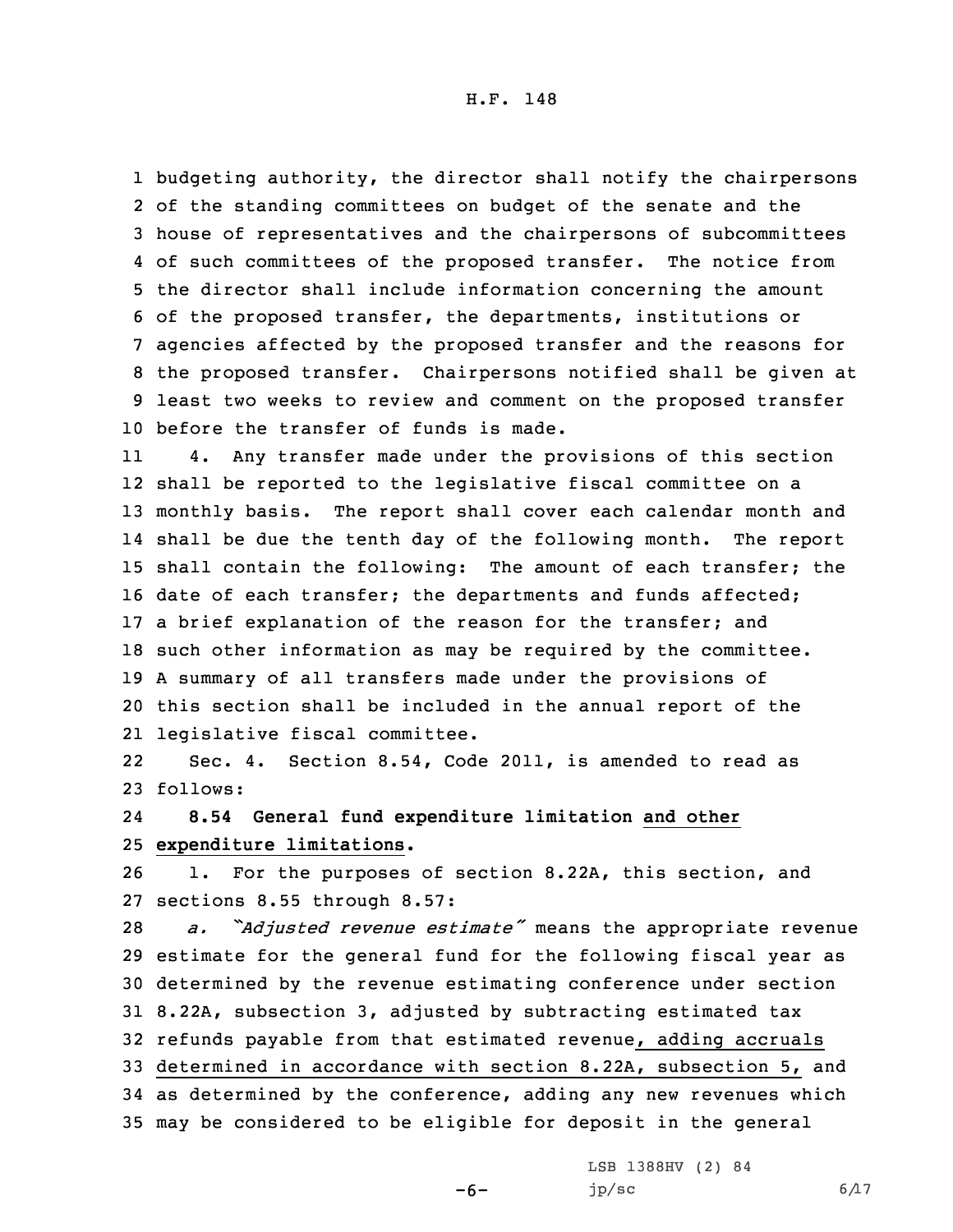1 fund.

| $2^{\circ}$ |                                                                  | b. "Inflation" means the percentage change in the consumer |  |  |  |  |  |  |
|-------------|------------------------------------------------------------------|------------------------------------------------------------|--|--|--|--|--|--|
|             | 3 price index for all urban consumers, midwest region, published |                                                            |  |  |  |  |  |  |
|             | 4 by the United States department of labor, bureau of labor      |                                                            |  |  |  |  |  |  |
|             | 5 statistics.                                                    |                                                            |  |  |  |  |  |  |

 *c. "New revenues"* means moneys which are received by the general fund of the state due to increased tax rates and fees or newly created taxes and fees over and above those moneys which are received due to state taxes and fees which are in effect as of January 1 following the December state revenue estimating conference. *"New revenues"* also includes moneys received by the general fund of the state due to new transfers over and above those moneys received by the general fund of the state due to transfers which are in effect as of January 1 following the December state revenue estimating conference. The department of management shall obtain concurrence from the revenue estimating conference on the eligibility of transfers to the general fund of the state which are to be considered as new revenue in determining the state general fund expenditure limitation.

21 2. *a.* There is created <sup>a</sup> state general fund expenditure 22 limitation for each fiscal year calculated as provided in this 23 section.

24 *b.* There is created <sup>a</sup> gambling revenue expenditure limitation calculated as provided in this section. The limitation applies to revenues received by the state that are attributable to gambling and available for appropriation but are not credited to the general fund of the state. The gambling revenue expenditure limitation does not include lottery revenue.

 *c.* An expenditure limitation shall be used for the portion of the budget process commencing on the date the revenue estimating conference agrees to <sup>a</sup> revenue estimate for the following fiscal year in accordance with section 8.22A, subsection 3, and ending with the governor's final approval

 $-7-$ 

LSB 1388HV (2) 84  $jp/sec$  7/17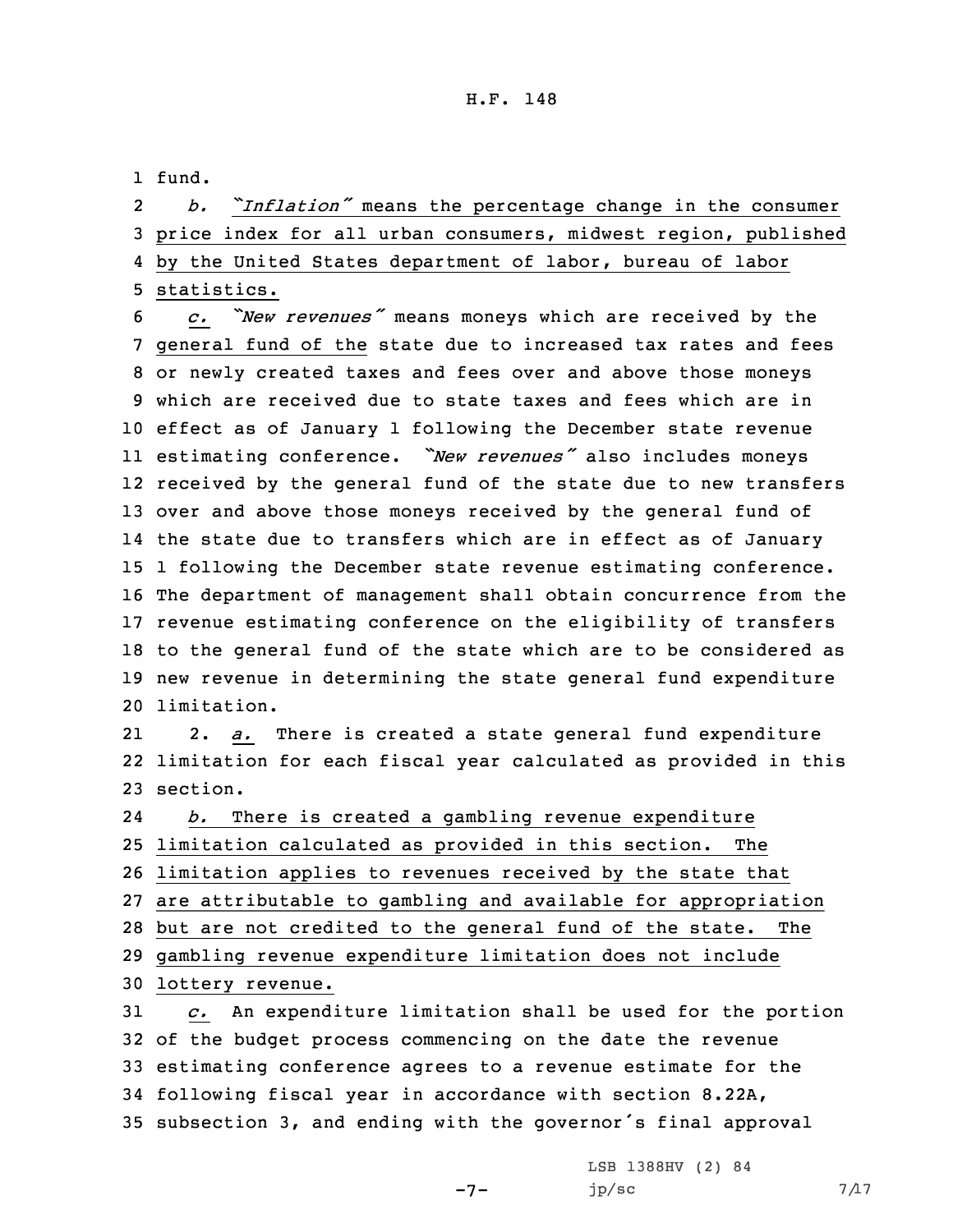or disapproval of the appropriations bills applicable to that fiscal year that were passed prior to July 1 of that fiscal year in <sup>a</sup> regular or extraordinary legislative session. 4 3. Except as otherwise provided in this section, the state general fund expenditure limitation for <sup>a</sup> fiscal year shall be 6 ninety-nine percent of the adjusted revenue estimate. of the general fund average, as agreed to by the revenue estimating conference. The general fund average for <sup>a</sup> fiscal year is the sum of the following, divided by seven: *a.* The adjusted revenue estimate for the succeeding fiscal 11 year. 12 *b.* The revenue estimate for the current fiscal year, adjusted by subtracting estimated tax refunds payable from that estimated revenue and as determined by the conference, adding any new revenues which may be considered to be eligible for deposit in the general fund. *c.* The net revenue for the general fund of the state for the five most recently completed fiscal years, adjusted by subtracting tax refunds paid from the revenue and adjusted for inflation through the close of the most recently completed fiscal year. 22 4. The gambling revenue expenditure limitation for <sup>a</sup> fiscal year shall be the sum of the following, divided by seven, as agreed to by the revenue estimating conference: *a.* The gambling revenues estimate for the succeeding fiscal 26 year. *b.* The gambling revenues estimate for the current fiscal 28 year. *c.* The net gambling revenues for the five most recently completed fiscal years, adjusted for inflation through the close of the most recently completed fiscal year.  $4.5.$  The state general fund expenditure limitation amount and the gambling revenue expenditure limitation amount provided for in this section shall be used by the governor in the preparation of the budget under section 8.22 and approval of

-8-

LSB 1388HV (2) 84 jp/sc  $8/17$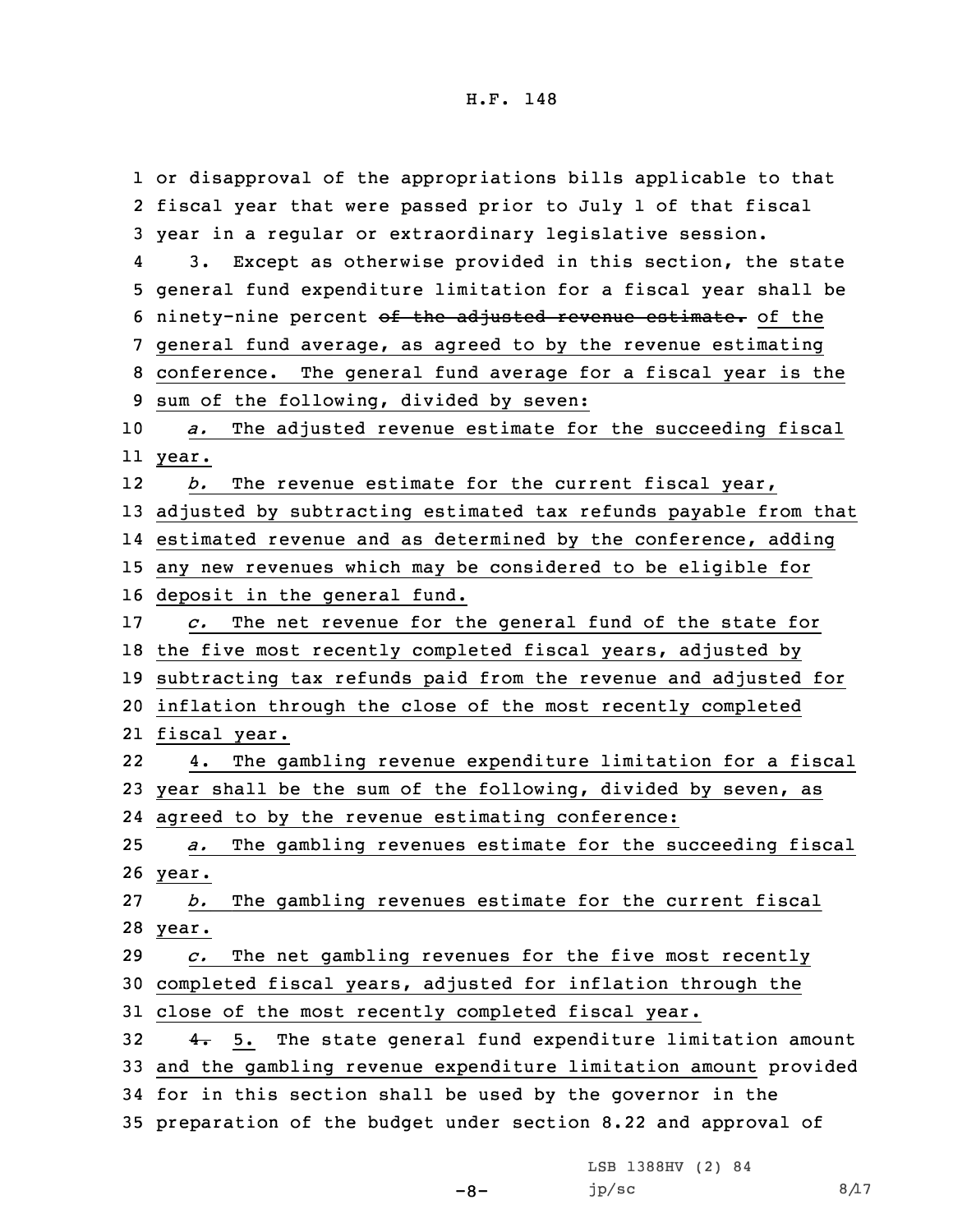1 the budget and by the general assembly in the budget process. 2 If <sup>a</sup> source for new revenues is proposed, the budget revenue 3 projection used for that new revenue source for the period 4 beginning on the effective date of the new revenue source and 5 ending in the fiscal year in which the source is included in 6 the revenue base shall be an amount determined by subtracting 7 estimated tax refunds payable from the projected revenue from 8 that new revenue source, multiplied by ninety-five percent. If 9 <sup>a</sup> new revenue source is established and implemented that would 10 affect an expenditure limitation amount, the original state ll <del>general fund</del> expenditure limitation amount provided for in 12 subsection 3 shall be readjusted to include ninety-five percent 13 of the estimated revenue from the new revenue source. 14 5. For fiscal years in which section 8.55, subsection 2, 15 results in moneys being transferred to the general fund, the 16 original state general fund expenditure limitation amount 17 provided for in subsection 3 shall be readjusted to include the 18 moneys which are so transferred.

19 6. The scope of the expenditure  $\frac{1 \text{ } in \text{ } if \text{ } }$  limitations 20 under subsection 3 this section shall not encompass federal funds, donations, constitutionally dedicated moneys, moneys appropriated from the cash reserve fund or Iowa economic emergency fund, and moneys in expenditures from state retirement system moneys.

 7. The governor shall transmit to the general assembly, in accordance with section 8.21, <sup>a</sup> budget which does not exceed 27 the state general fund expenditure limitation expenditure limitations under this section. The general assembly shall 29 pass a budget which does not exceed the state general fund expenditure limitation expenditure limitations. The governor shall not transmit <sup>a</sup> budget with recommended appropriations 32 in excess of the state general fund expenditure limitation expenditure limitations and the general assembly shall not 34 pass a budget with appropriations in excess of the state general fund expenditure limitation expenditure limitations.

-9-

LSB 1388HV (2) 84 jp/sc 9 $\Lambda$ 7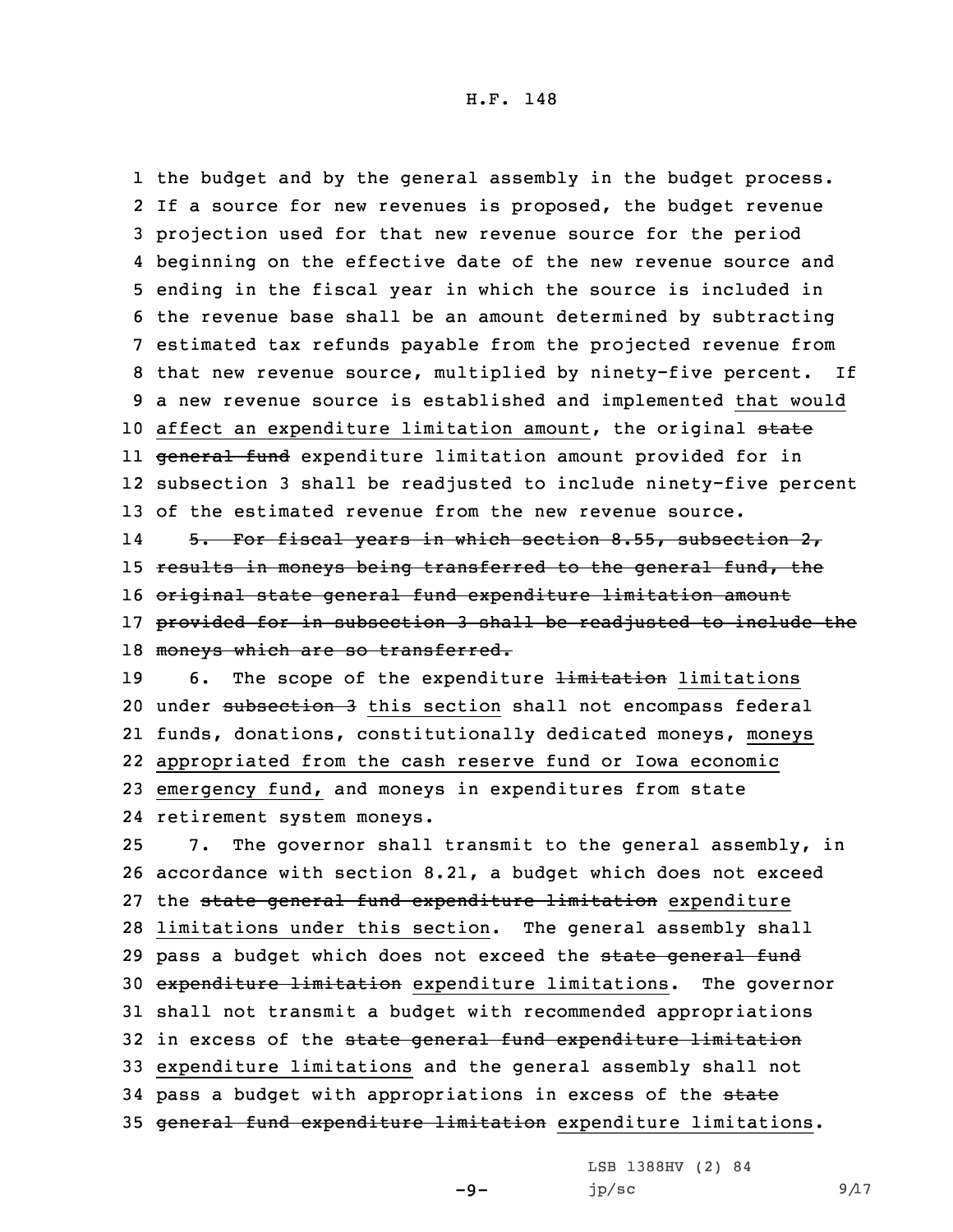The governor shall not approve or disapprove appropriation bills or items of appropriation bills passed by the general assembly in <sup>a</sup> manner that would cause the final budget approved 4 by the governor to exceed the <del>state general fund expenditure</del> 5 <del>limitation</del> expenditure limitations. In complying with the requirements of this subsection, the governor and the general assembly shall not rely on any anticipated reversion of 8 appropriations in order to meet the state general fund any expenditure limitation. Sec. 5. Section 8.56, subsections 2 and 3, Code 2011, are amended to read as follows: 12 2. *a.* Moneys shall be credited to the cash reserve fund from all of the following: 14 (1) Appropriations made to the fund pursuant to section 15 8.57. (2) The state's share of the proceeds under chapter 809A. (3) Moneys collected in the settlement or prosecution of <sup>a</sup> claim by the state that are not otherwise specifically allocated in accordance with law to another fund. (4) Other moneys designated by law or by the executive council as one-time revenues and which are not otherwise specifically allocated by law to another fund. *b.* The maximum balance of the cash reserve fund is the amount equal to the cash reserve goal percentage, as defined in section 8.57, multiplied by the adjusted revenue estimate for the general fund of the state for the current fiscal year. 3. The moneys in the cash reserve fund shall only be used 28 pursuant to an appropriation made by the general assembly. An Except as provided in subsection 5, an appropriation shall be made in accordance with subsection 4 from the cash reserve fund only for the fiscal year in which the appropriation is made. The moneys shall only be appropriated by the general assembly for nonrecurring emergency expenditures and shall not be appropriated for payment of any collective bargaining agreement or arbitrator's decision negotiated or awarded under chapter

 $-10-$ 

LSB 1388HV (2) 84  $jp/sec$  10/17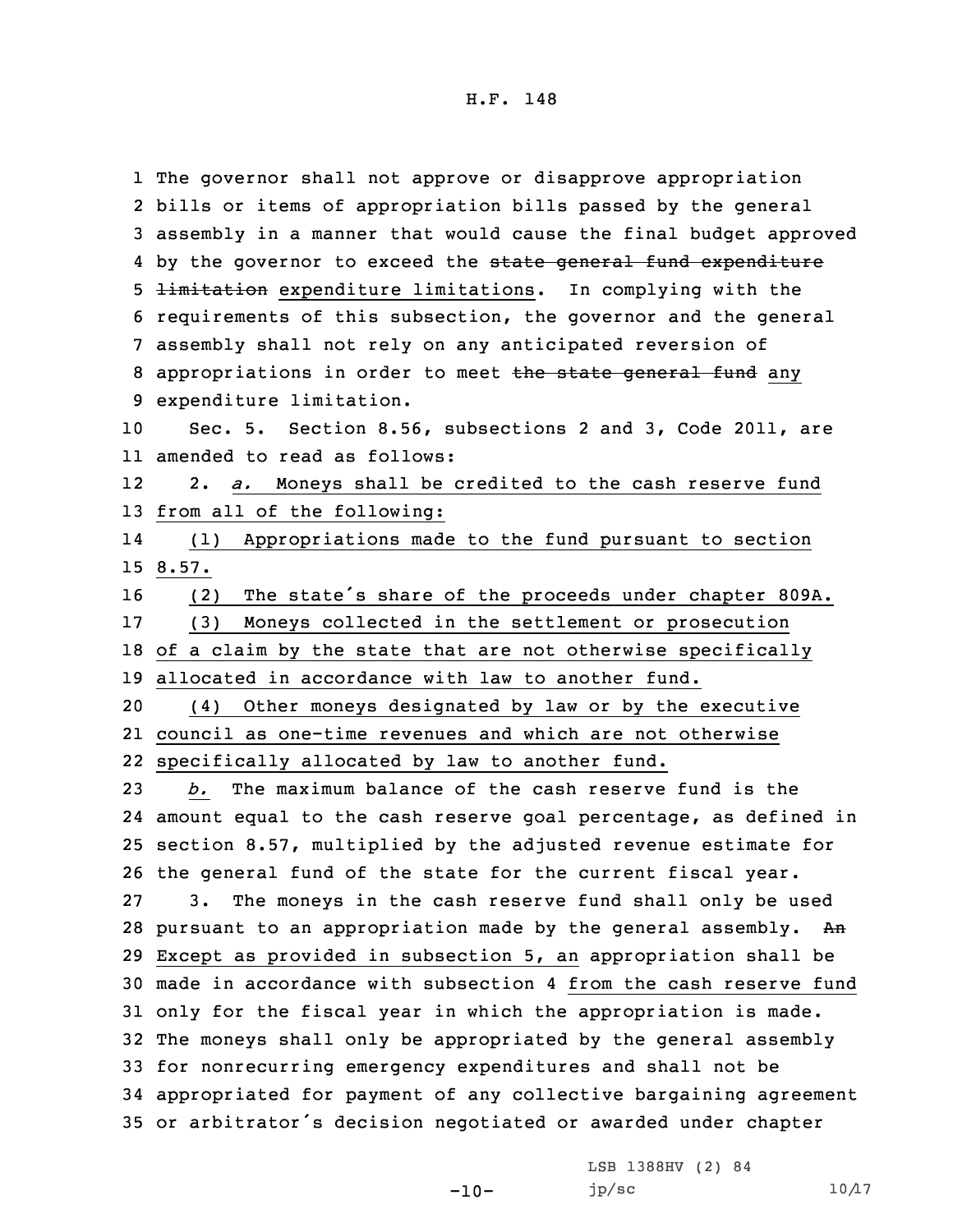20. Except as provided in section 8.58, the cash reserve fund shall be considered <sup>a</sup> special account for the purposes of section 8.53 in determining the cash position of the general fund of the state for the payment of state obligations. Sec. 6. Section 8.56, Code 2011, is amended by adding the following new subsection:

 NEW SUBSECTION. 5. If the adjusted revenue estimate for the succeeding fiscal year is less than ninety-eight percent of the general fund average for that fiscal year under section 8.54, subsection 3, an appropriation for nonrecurring emergency expenditures from the cash reserve fund may be made to provide additional funding for the succeeding fiscal year. However, the amount of such appropriation shall not exceed the difference of ninety-eight percent of such general fund average minus the adjusted revenue estimate for the succeeding fiscal year. The amount of such appropriation shall not exceed twenty-five percent of the ending balance in the cash reserve fund in the most recently completed fiscal year.

19 Sec. 7. Section 284.3A, subsection 4, Code 2011, is amended 20 to read as follows:

21 4. The teacher salary supplement district cost as calculated under section 257.10, subsection 9, and the area education agency teacher salary supplement district cost as calculated under section 257.37A, subsection 1, are not subject to <sup>a</sup> uniform reduction in accordance with section 8.31. Notwithstanding any provision of law to the contrary, if the governor orders budget reductions in accordance with section 8.31, <sup>a</sup> collective bargaining agreement negotiated under chapter 20 and in effect on the date the budget reduction was ordered shall be reopened and renegotiated by the boards of directors of school districts and area education agencies and the employee organizations representing the employees of the school districts and area education agencies. Sec. 8. Section 809A.17, subsection 3, Code 2011, is amended

35 to read as follows:

LSB 1388HV (2) 84

 $jp/sec$  11/17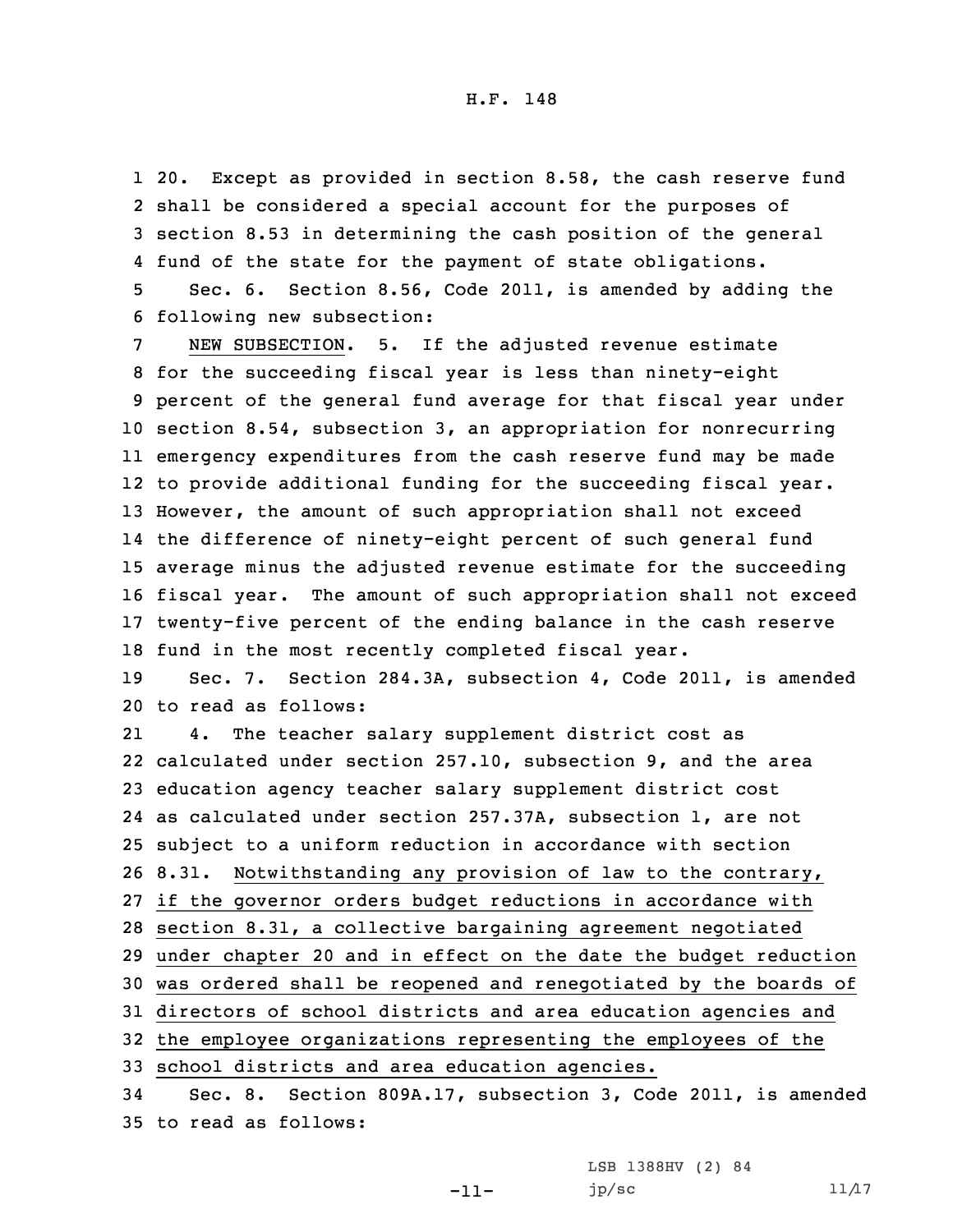1 3. The state share of the cash proceeds from forfeited property shall be credited to the cash reserve fund. Forfeited property that is not cash or sold may be used by the department of justice in the enforcement of the criminal law. The department may give, sell, or trade forfeited property that is not cash or sold to any other state agency or to any other law enforcement agency within the state if, in the opinion of the 8 attorney general,  $\pm t$  the forfeited property will enhance law enforcement within the state. Sec. 9. APPLICABILITY. This division of this Act applies beginning July 1, 2011, for the budget process for the succeeding fiscal year. DIVISION III 14 STATE PERCENT OF GROWTH Sec. 10. Section 257.8, subsections 1 and 2, Code 2011, are amended to read as follows: 1. *State percent of growth.* The state percent of growth for the budget year beginning July 1, 2009, is four percent. The state percent of growth for the budget year beginning July 20 1, 2010, is two percent. The state percent of growth for each subsequent budget year shall be established by statute which shall be enacted within thirty days of the submission 23 in the year preceding the base year of the governor's budget 24 under section 8.21. The establishment of the state percent of growth for <sup>a</sup> budget year shall be the only subject matter of the bill which enacts the state percent of growth for <sup>a</sup> budget year. The state percent of growth for each budget year shall be established by statute which shall be enacted in an odd-numbered year for the budget year and the budget year subsequent to the budget year as follows: *a.* For the budget year, the statute establishing the state percent of growth shall be enacted within thirty days of the submission of the governor's budget under section 8.21. *b.* For the budget year subsequent to the budget year, the statute establishing the state percent of growth shall be

LSB 1388HV (2) 84

jp/sc  $12/17$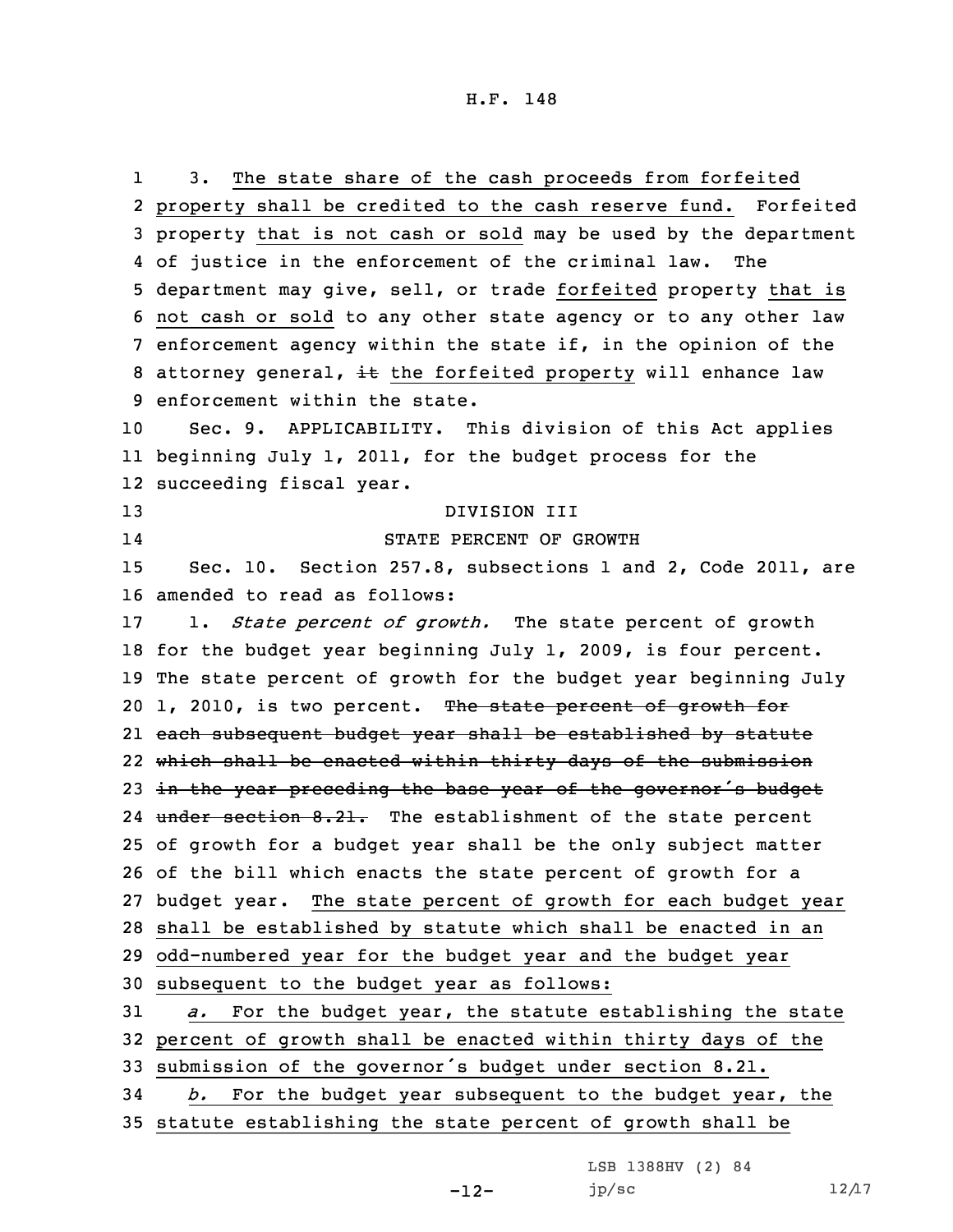1 enacted before adjournment of the regular legislative session 2 of the odd-numbered year.

 2. *Categorical state percent of growth.* The categorical state percent of growth for the budget year beginning July 5 1, 2010, is two percent. The categorical state percent of growth for each budget year shall be established by statute which shall be enacted within thirty days of the submission 8 in the year preceding the base year of the governor's budget 9 under section 8.21. The establishment of the categorical state percent of growth for <sup>a</sup> budget year shall be the only subject matter of the bill which enacts the categorical state percent of growth for <sup>a</sup> budget year. The categorical state percent of growth may include state percents of growth for the teacher salary supplement, the professional development supplement, and the early intervention supplement. The categorical state percent of growth for each budget year shall be established by statute which shall be enacted in an odd-numbered year for the budget year and the budget year subsequent to the budget year as follows: *a.* For the budget year, the statute establishing the categorical state percent of growth shall be enacted within thirty days of the submission of the governor's budget under section 8.21. 24 *b.* For the budget year subsequent to the budget year, the statute establishing the categorical state percent of growth shall be enacted before adjournment of the regular legislative session of the odd-numbered year. Sec. 11. EFFECTIVE UPON ENACTMENT AND APPLICABILITY. This division of this Act, being deemed of immediate importance, takes effect upon enactment and applies to school budget years beginning in 2011 and 2012 and subsequent school budget years. EXPLANATION This bill relates to state expenditure and oversight requirements by requiring an organized system of state program reviews, revising state expenditure limitations and

LSB 1388HV (2) 84

-13-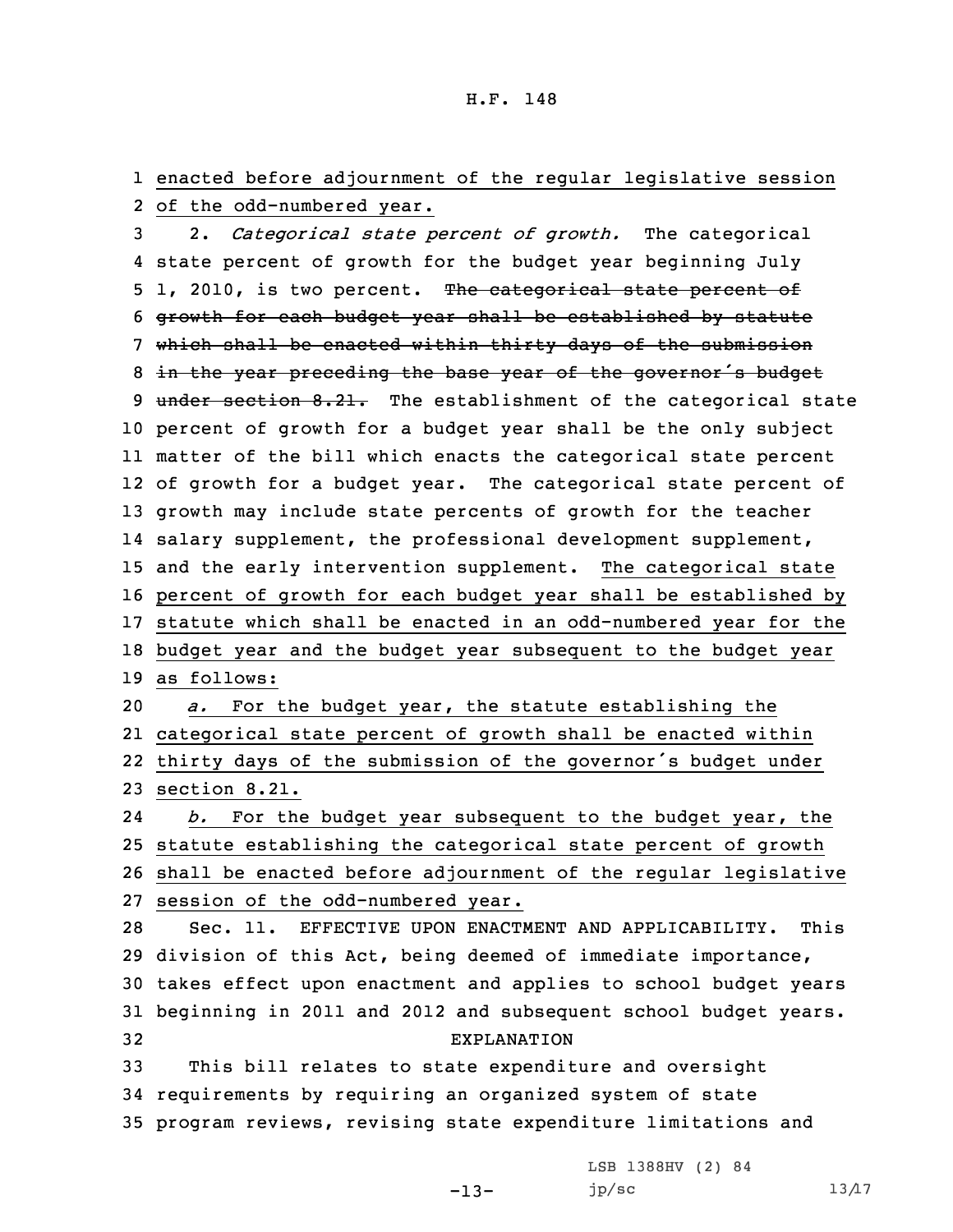related state budget requirements, and revising the process for establishing the state percent of growth for purposes of the school foundation program. The bill is organized into divisions.

 PROGRAM REVIEW. This division addresses regular review of programs and projects administered by executive branch departments by providing for implementation of an organized system of ongoing repeal dates for the programs and projects. Code section 8.2 defines the term "department" to mean any executive department, commission, board, institution, bureau, office, or other agency of the state government, that uses, expends, or receives any state funds.

 New Code section 8.71 states legislative findings as to the purposes for performing <sup>a</sup> regular review of programs and projects. The committees on state government of the senate and house of representatives are directed to propose legislation for the Eighty-fourth General Assembly, 2012 Session, providing <sup>a</sup> staggered schedule for establishing an automatic repeal date for each program or project administered by <sup>a</sup> department over the succeeding five-year period. The standing committees on state government are required to consult with the office of the governor and the department of management in formulating the staggered schedule and the office and the department are required to cooperate in providing information requested by either committee. The repeal date provisions are required to be implemented in <sup>a</sup> manner so that any program or project that is reauthorized by law is again subject to automatic repeal five years after reauthorization.

29 STATE EXPENDITURE LIMITATIONS. This division relates to the 30 state general fund expenditure limitation and related state 31 budget requirements.

 Code section 8.22A, relating to the state revenue estimating conference, is amended to require the conference to provide estimates for the current and next two succeeding fiscal years at each meeting. The conference's estimate of the lottery

 $-14-$ 

LSB 1388HV (2) 84 jp/sc  $14/17$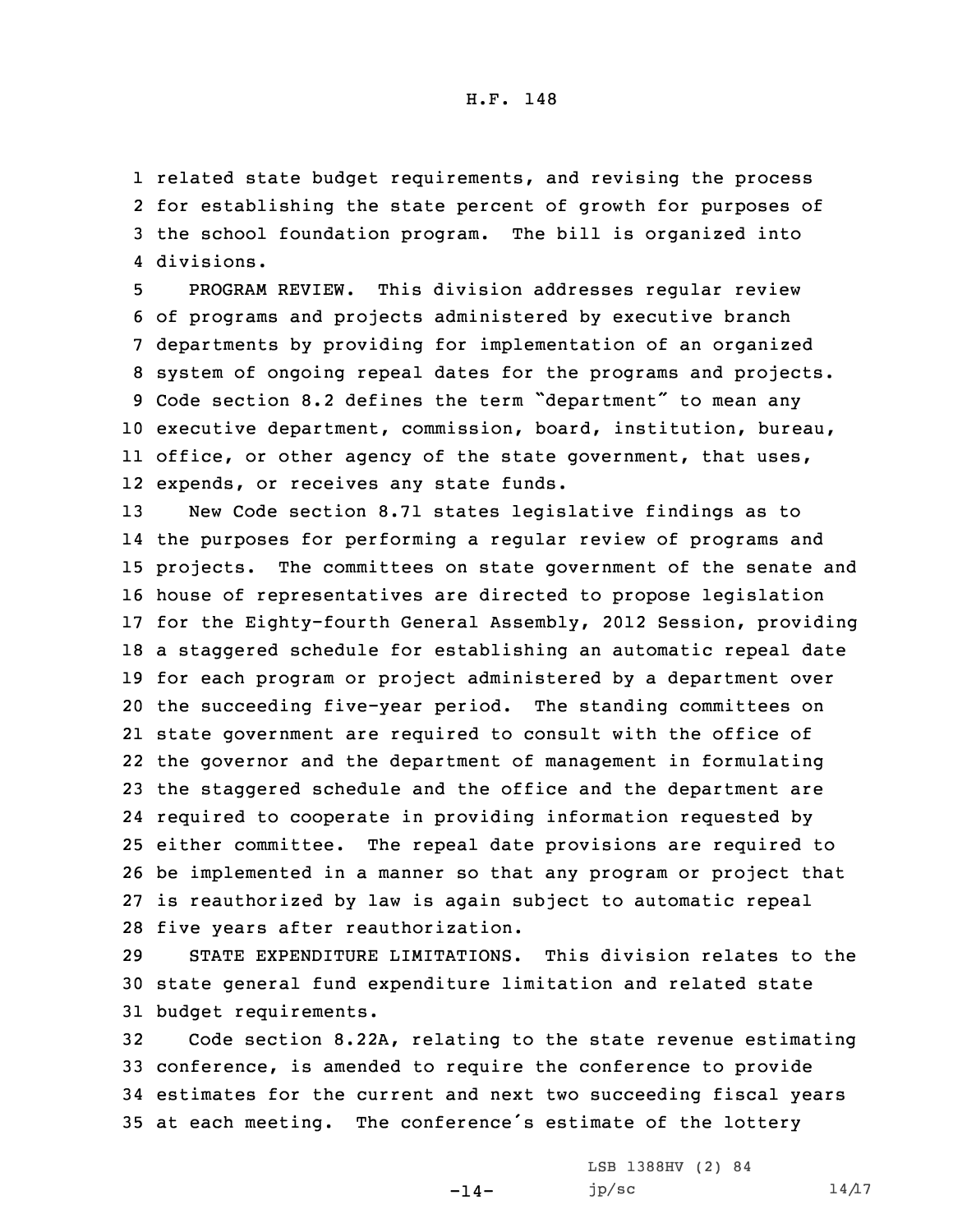revenues credited to the general fund for purposes of the estimate used in developing the state general fund expenditure limitation is revised to require the use of an adjusted seven-year average. New duties are added to conform with other provisions in the division.

 Code section 8.39, relating to the authority of the executive branch to make intra- and interdepartmental transfers, is amended. For both types of transfers, the bill provides that the amount per transfer cannot exceed one-tenth of 1 percent of the sum of all of the appropriations made for the fiscal year in which the transfer is made, the transfer 12 must be to an appropriation from the same funding source, and the transfer must be within the same fiscal year.

14 Code section 8.54, relating to the state general fund expenditure limitation, is amended in several ways. The list of adjustments in the term "adjusted revenue estimate" is augmented to include revenue accruals identified by the revenue estimating conference. The term "inflation" is defined to mean the percentage change in the consumer price index for all urban consumers, midwest region, published by the United States department of labor, bureau of labor statistics. The division provides that the period of inflation addressed is through the close of the most recently completed fiscal year.

24 <sup>A</sup> gambling revenue expenditure limitation is established for the revenues received by the state that are attributable to gambling and available for appropriation but are not credited to the general fund of state. The gambling revenue expenditure limitation does not include lottery revenue. Requirements of the governor and general assembly in the budget and appropriations process are made applicable to the gambling revenue expenditure limitation.

 Under current law, the state general fund expenditure limitation is 99 percent of the adjusted revenue estimate for the succeeding fiscal year. This one-year approach is replaced to utilize an average seven-year period, consisting of net

-15-

LSB 1388HV (2) 84 jp/sc  $15/17$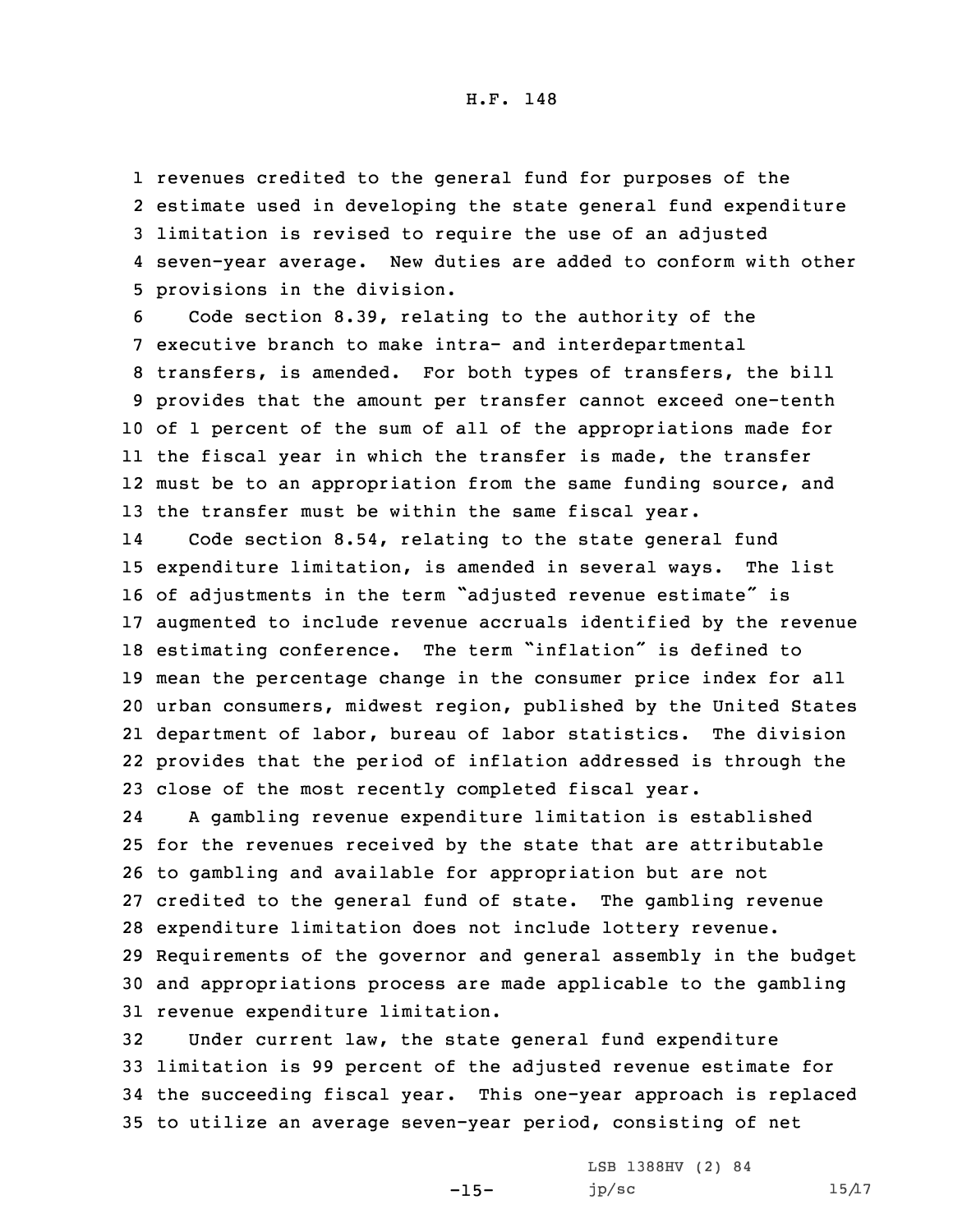1 revenues for the current and succeeding fiscal years, plus the 2 net revenues for the five most recently completed fiscal years, 3 as adjusted for inflation, divided by seven.

4 Code section 8.56, relating to the cash reserve fund, is amended in several ways. <sup>A</sup> new listing of funding sources for the fund is added. In addition to the current ending balance and other appropriations in Code section 8.57, the fund is to receive the state's share of proceeds under the forfeiture law in Code chapter 809A, moneys collected in the settlement or prosecution of <sup>a</sup> claim by the state that are not otherwise allocated, and other moneys designated by law or by the executive council as one-time revenues.

13 Under current law, appropriations from the cash reserve fund are only authorized for emergency nonrecurring expenditures to be made for the same fiscal year in which the appropriation is made. The bill authorizes an appropriation for such expenditures for the succeeding fiscal year when <sup>a</sup> revenue reduction is anticipated that exceeds <sup>a</sup> threshold specified in the bill. The amount of such an appropriation is subject to various limitations.

21 Code section 284.3A, relating to teacher compensation and <sup>a</sup> single salary system, is amended. The provision currently provides that the teacher salary supplement district cost and the area education agency (AEA) teacher salary district costs are not subject to <sup>a</sup> uniform reduction in appropriations ordered by the governor under Code section 8.31. The bill adds that if such reduction is ordered by the governor, the collective bargaining agreements for school district and AEA employees are to be reopened and renegotiated.

30 Code section 809A.17, relating to allocation of forfeited 31 property, is amended to provide that cash proceeds are credited 32 to the cash reserve fund.

33 An applicability section provides that the changes made 34 in the division apply beginning July 1, 2011, for the budget 35 process for the succeeding fiscal year.

-16-

LSB 1388HV (2) 84 jp/sc  $16/17$